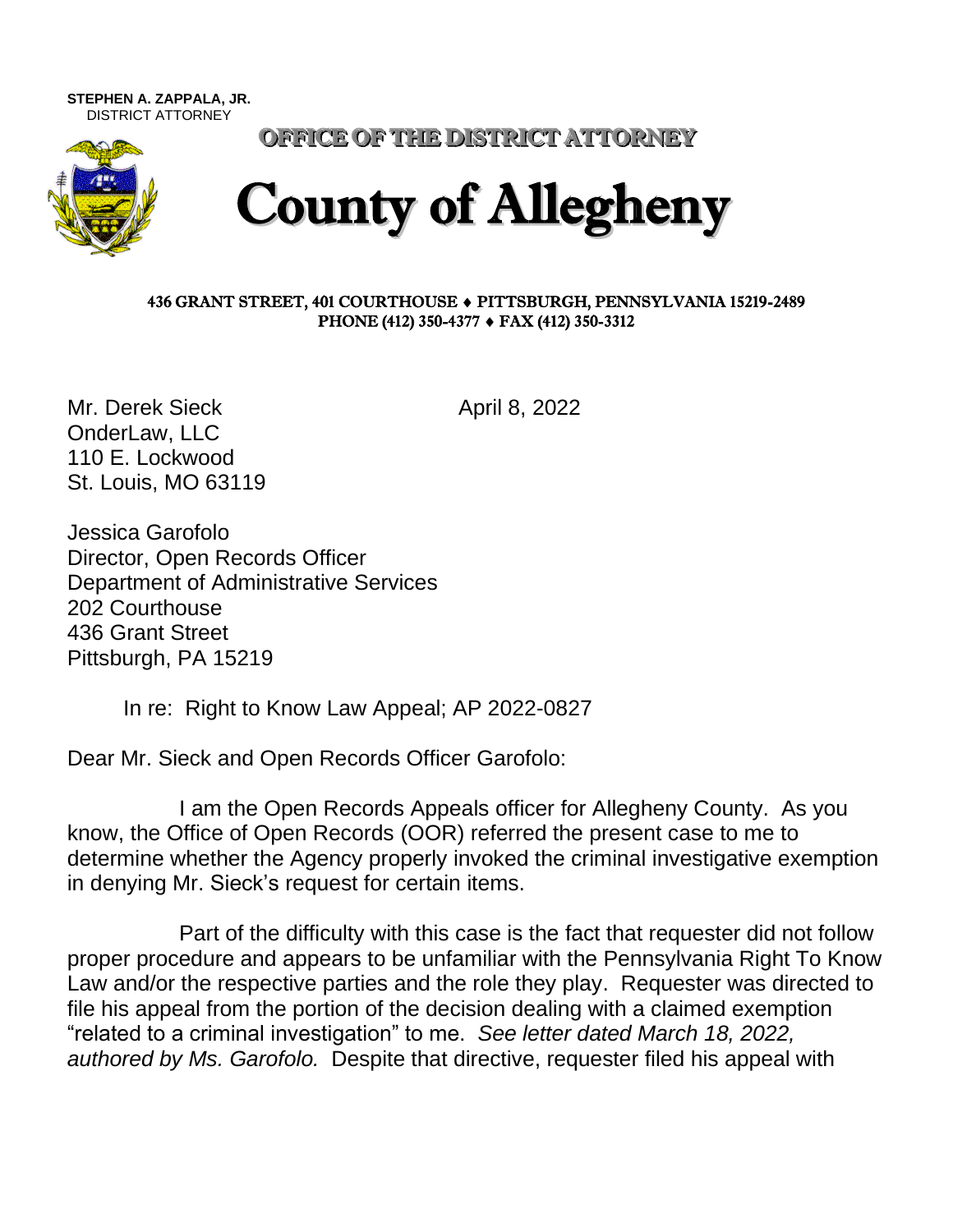OOR. Requester then sent me a certified letter on March 28, 2022<sup>1</sup> in which he asserted that he was "sending this written appeal of your decision to deny our Pennsylvania Open Records Request for the investigative file related to case number CR-002493-20." Requester then stated that "[t]he preliminary report that you provided to our Office has no information regarding the blinds." *See Exhibit A.* I had not denied anything at that point in time and I certainly hadn't sent the requester any report. The letter seems to be a cut and paste with no connection to the reality of the present litigation. The letter did not include the name of the Agency that denied the request, did not include any indication that requester served the Agency with a copy of the letter, nor did it contain any written response of the Agency. I reached out to Mr. Sieck, author of the letter, by both email and voice mail, and received no reply. Given that the request came from a Law Firm, I expected more.

Another problem is one I often encounter when OOR remands a case for disposition-the record is incomplete. For instance, in the present case I have not been provided a copy of the original request. I reached out to OOR to get that original request and was told they did not have it. I am therefore going to assume that the statements contained in the documented responses are correct, because that is the record before me.

Requester sought access to the following:

Any all incident reports, investigative materials/photos related to Luke Balzer death that occurred on 11/28/2020

## *See Ms. Garofolo's letter, id.*

Ms. Garofolo granted in part and denied in part, that request. Requester was provided with a redacted police report. As to the denial which is now before me, she stated,

> Second, all remaining records must be respectfully denied as they are related to a criminal investigation. Section 708(b)(16) of the RTKL exempts from disclosure a "record of an agency relating to or resulting in a criminal investigation, including …(ii) investigative materials, notes, correspondence, videos and reports. Additionally, the remaining records contain investigative information, as defined in CHRIA, The Allegheny County Police Department (AOPD) is barred from disseminating investigative information by CHRIA Section 9106(c)(4). Section

<sup>1</sup> I have attached a copy of that letter to this disposition as Exhibit A.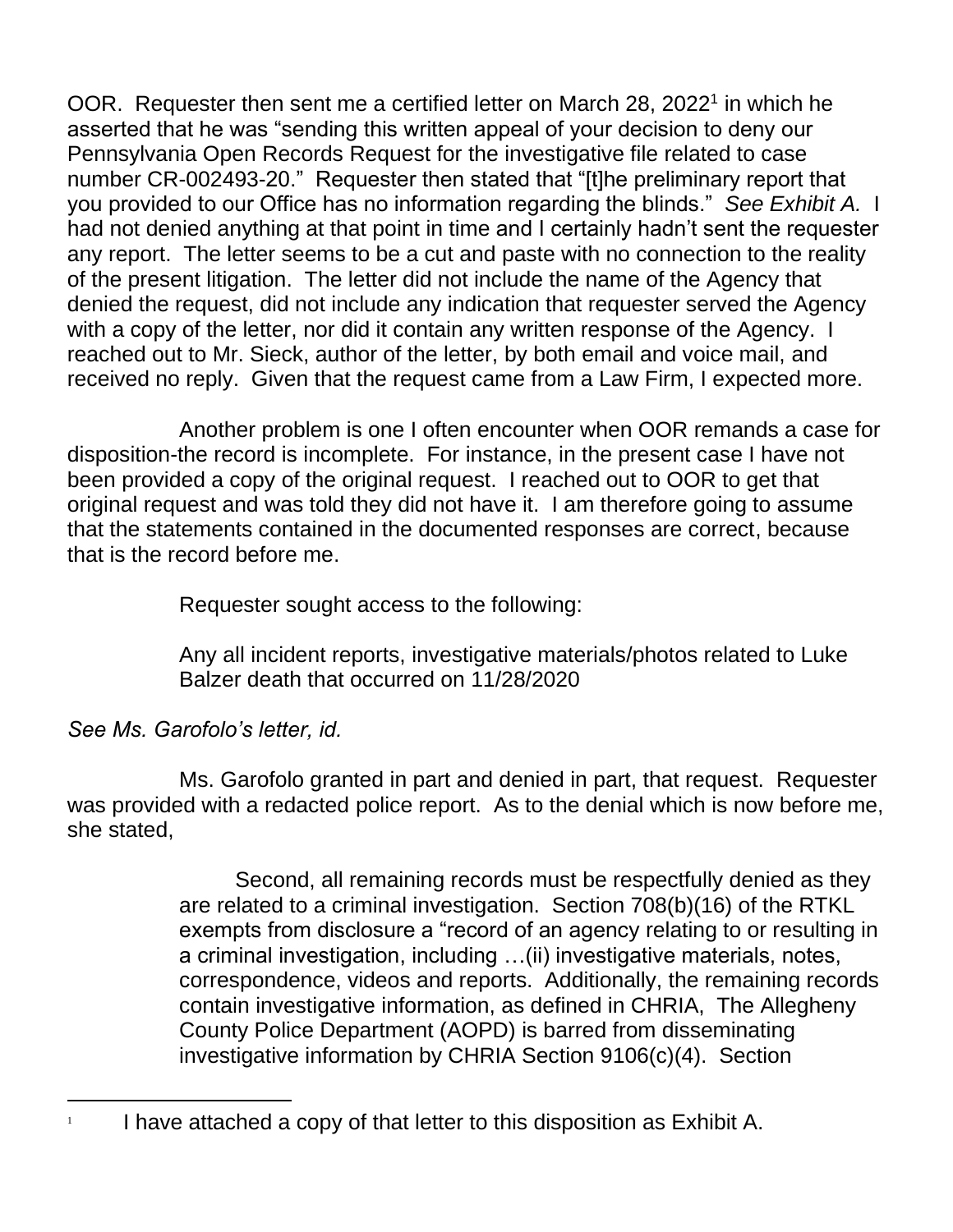305(a)(3) of the RTKL provides that a record is not presumed to be public if it is exempt from disclosure under any other federal or state law.

*See Ms. Garofolo's letter, id.*

Under 65 P.S. §67.708(b)(16) the following records are exempt from disclosure:

> (16) A record of an agency relating to or resulting in a criminal investigation, including:

(i) Complaints of potential criminal conduct other than a private criminal complaint.

(ii) Investigative materials, notes, correspondence, videos and reports.

(iii) A record that includes the identity of a confidential source or the identity of a suspect who has not been charged with an offense to whom confidentiality has been promised.

(iv) A record that includes information made confidential by law or court order.

(v) Victim information, including any information that would jeopardize the safety of the victim.

(vi) A record that if disclosed, would do any of the following:

(A) Reveal the institution, progress or result of a criminal investigation, except the filing of criminal charges.

(B) Deprive a person of the right to a fair or an impartial adjudication.

(C) Impair the ability to locate a defendant or codefendant.

(D) Hinder an agency's ability to secure an arrest,

prosecution or conviction.

(E) Endanger the life or physical safety of an individual.

In his letter dated March 28, 2022, requester asserted that "[a]s an investigation is no longer being conducted, we feel that the denial was improper, and we are entitled to a more complete copy of the investigative file." With all respect, the status of an investigation is irrelevant. As the Office of Open Records explained in *Jones v. Pennsylvania Game Commission, OOR Dkt. AP 2009-0196* records pertaining to a closed criminal investigation remain protected because Section 708(b)(16) expressly protects records relating to the result of a criminal investigation and thus remain protected even after the investigation ends. *See also, State Police*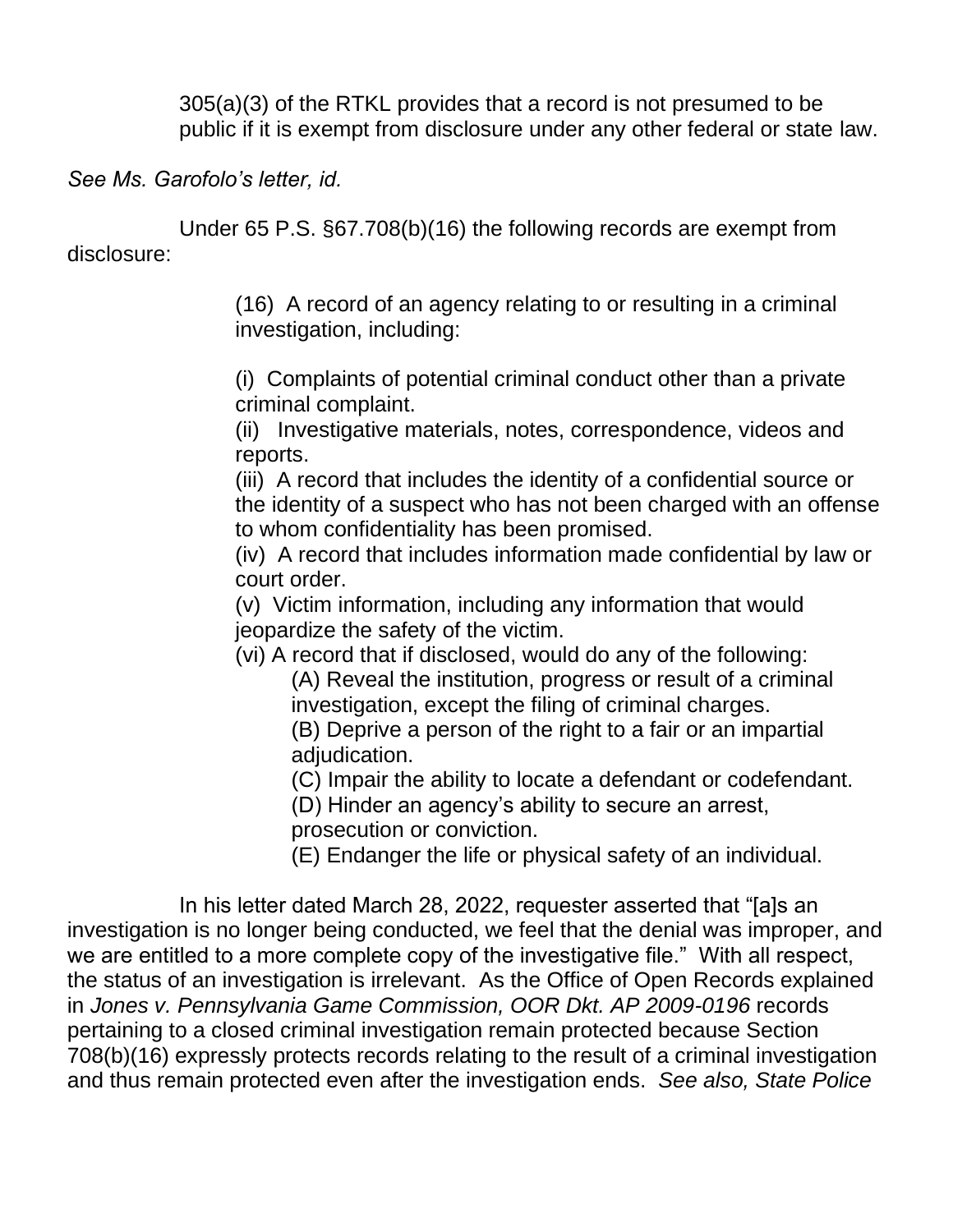*v. Office of Open Records,* 5 A.3d 473 (Pa. Cmwlth. 2010); *Sherry v. Radnor Twp. School District,* 20 A.3d 515 (Pa. Cmwlth. 2011).

I would normally deny this request because I find that the original request sought items that were purely criminal investigative materials. However, in the March 28<sup>th</sup> letter requester now clarifies that he is only seeking information concerning the manufacturer of the window blinds that were involved in the strangulation death of Luke Balzer:

> To clarify, **we are not** seeking photographs of the victim or scene, we are simply looking for any photographs identifying the manufacturer of the blind for our ongoing investigation and to help promote window blind safety nationwide.

*See Exhibit A (emphasis in original).* Requester indicated he would like access to:

1. any notes identifying the manufacturer of the blind at issue,

2. any photographs that were taken of the subject blind that identify or show manufacturer markings,

3. if the blind is available for inspection, we would request that we be allowed to inspect the blind to identify the manufacturer.

## *See Exhibit A.*

I believe that the amended request could be partly accommodated without running afoul of the RTKL and the criminal investigative material exemption. Requester is not entitled to examine any item in the Agency's possession. I do decide however, that the Agency should examine its investigative file to see if it has a photo of the blind, or any notes, that would disclose the name of the blind's manufacturer. If so, the Agency should provide that information to requester. To that end, I also direct that the Agency inform requester as to whether it still has possession of the blind. Again, I stress that in no way do I direct that the Agency must allow access to the blind, if it still possesses the item. I merely decide that if the Agency can inform requester of the manufacturer's identity, it should do so.